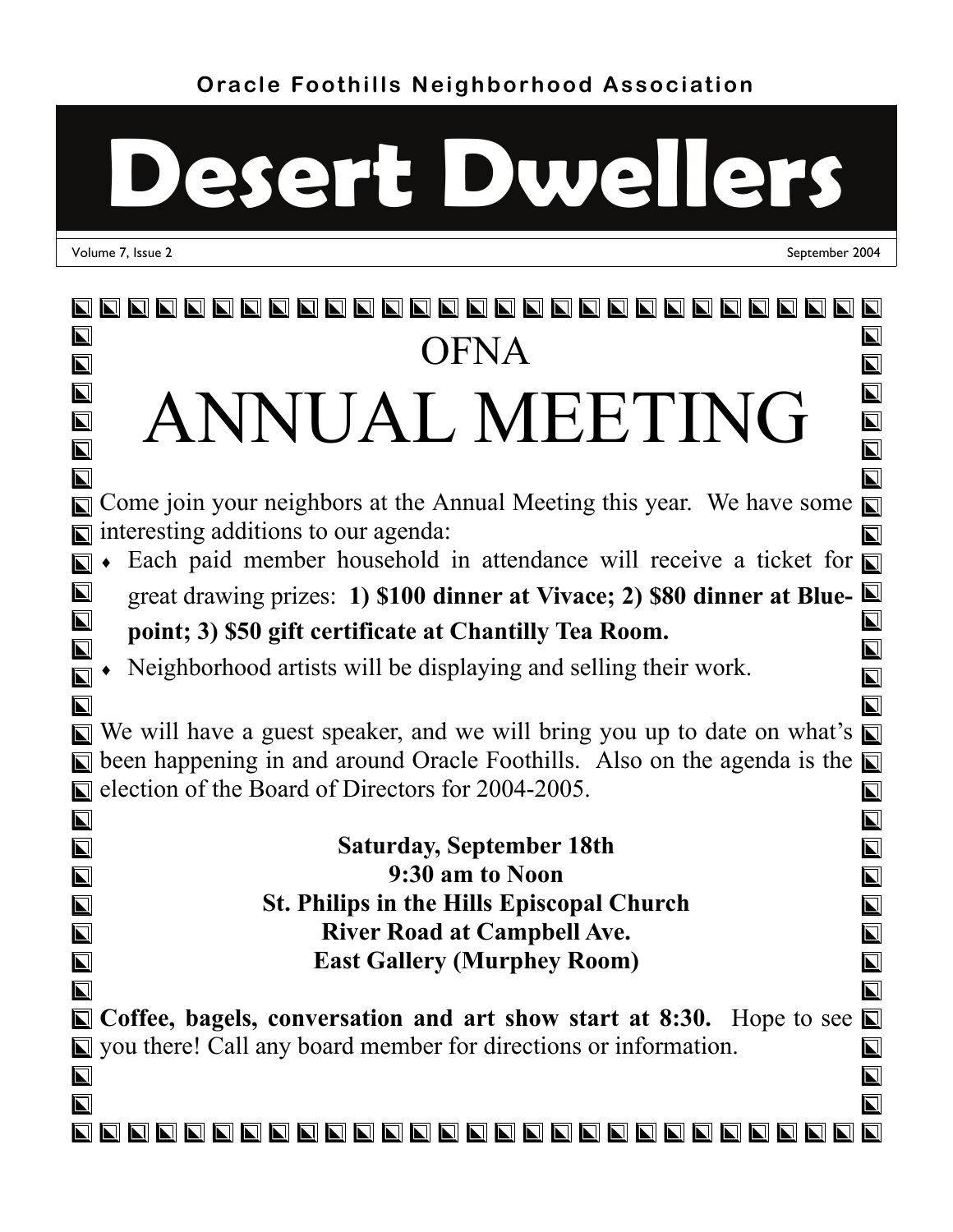WWW.OFNA.ORG

It's a Party!



OFNA Picnic! Be sure to mark your calendars for Saturday, October 30th, 1-6 pm and come party with your neighbors at the 6th annual OFNA picnic. We will be gathering in the **wash** on the **south side of Yvon Drive**, **just west of the Chocolate House (220 E Yvon)**  for an afternoon of food, fun, music, games, and more. **Bring a dish to share**  Jay DeAngeli and his crew of chefs will be serving up his yummy barbequed **chicken** and **dogs**

Drinks will be provided You may bring your own beer or wine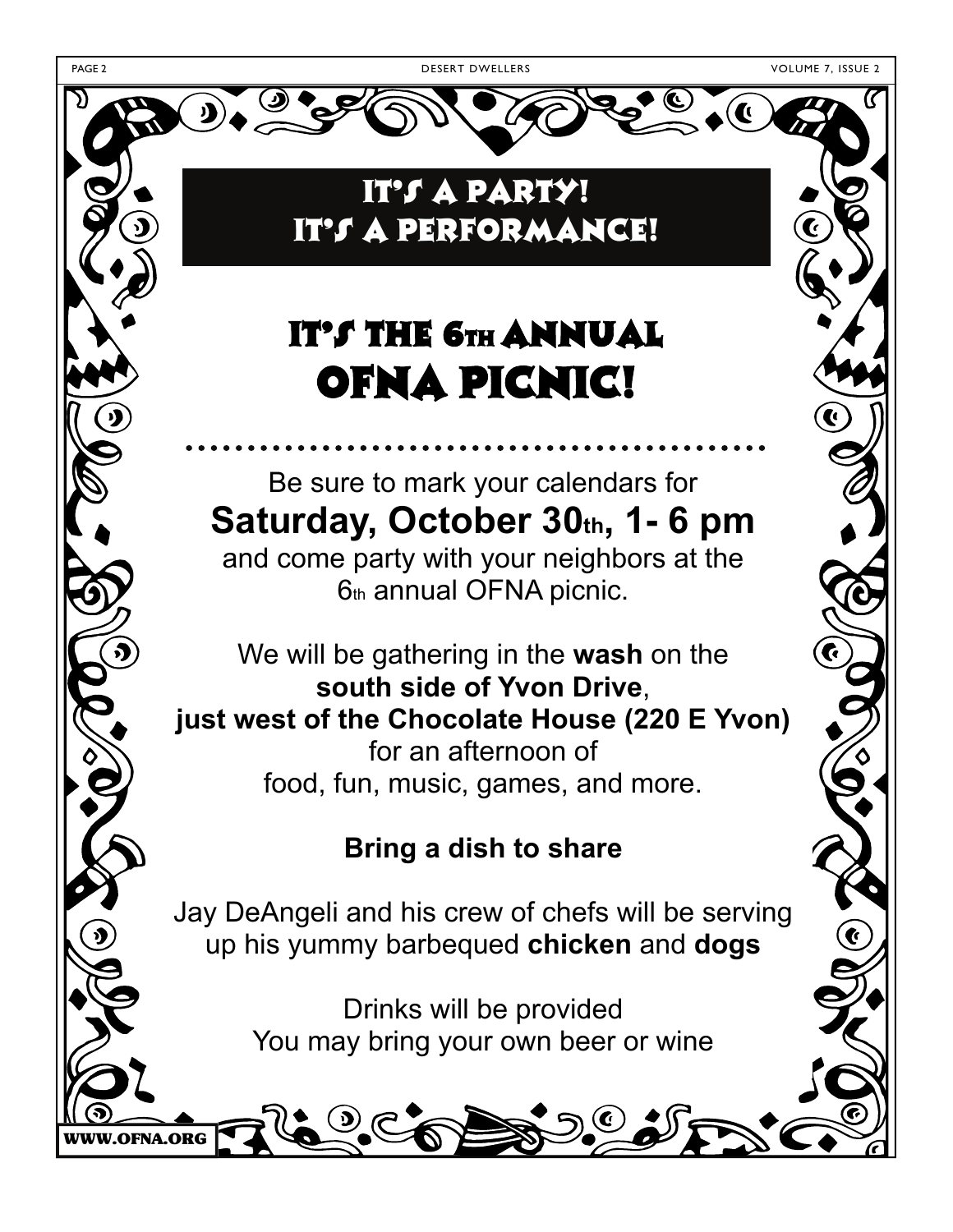**More Party Plans . . .** 

After the feast there will be  $\sim$ 

- **games** for the kids
- jumping castle, piñata
- **musical** and **dance performances** 
	- a **karaoke session**



(Be sure to bring any musical instruments you want to play or share. Electricity will be available, thanks to the generosity of Sig and Nan Eisner)

And don't put away that **Halloween costume** just yet…**prizes** will be awarded for the best costumes the intrepid dare to wear!

Volunteers are always needed to make the picnic a success. We are particularly in need of a **PARKING COORDINATOR**, and **SETUP HELP.** If you are interested in helping out before, during, or after the event, or performing on our covered stage, please contact anyone on the picnic committee:

**Becky Huddleston: beckyh@longrealty.com, 888-2183 Barbara Schuessler: b.schuessler@worldnet.att.net, 407-2196 Kim Peterson: kpeterson@comcast.net, 888-5199** 

> **So come one, come all let's make this the best picnic ever! See you on the 30th of October**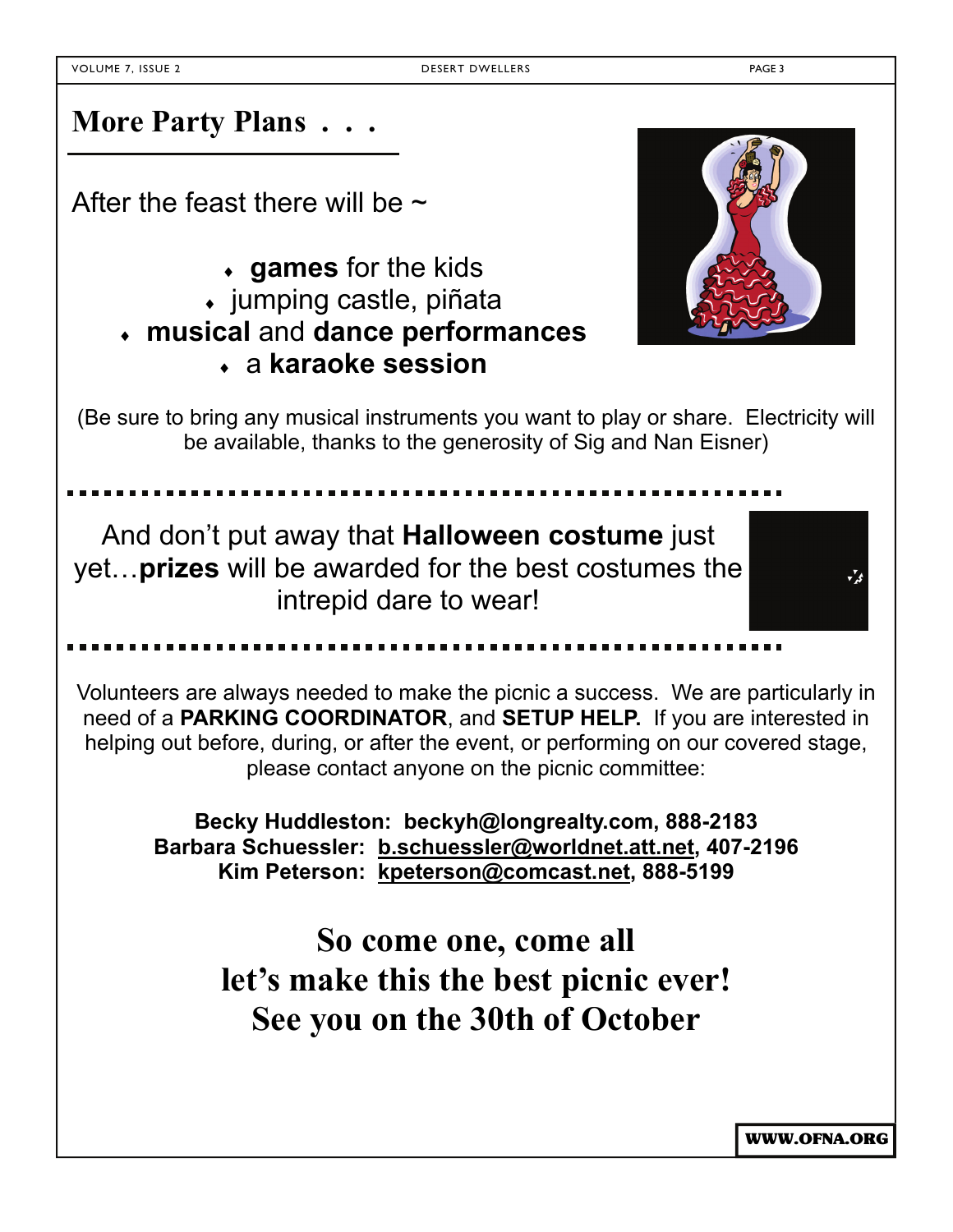

## A new look!

If you haven't visited the OFNA website lately, you are in for a pleasant surprise! We have a new look thanks to our new webpage administrator, Kim Peterson. Thanks, Kim, for all your hard work!

Kim is looking for input from all of you to keep the website up-to-date, changing and always interesting. Write an article, send a photo, or just let her know about any happenings around the neighborhood or even around the town.

Also, join in the T-Shirt Logo contest! Everyone is welcome to submit a design. Put your ideas or your kids to work and let's come up with a great OFNA T-Shirt design!

## www.ofna.org

## Street Issues | ART SHOW

 **RUDASILL & GENEMATAS** ~ The Pima County Transportation Department has informed us that they have shelved the project to construct a new intersection at the juncture of Genematas and Rudasill roads. A neighborhood petition protesting the need for this project has caused the County to review this undertaking and place it on indefinite hold. With the design and engineering completed, this project could be reinstated if the accident rate increases to an unacceptable level. Neighborhood residents have asked the county to implement less expensive and invasive means of traffic control (signs, lights, pavement markings, etc.) to reduce the acci-

dent rate on this stretch of roadway.



 **NEIGHBORHOOD ROADS** ~ The County continues to patch our local streets within their budgetary constraints, and we continue to press for the badly-needed and longoverdue repaving program.

## AND SALE



By coming to the Annual Meeting this year you'll get a bonus! Several of our very talented neighborhood artists will be showing and selling their work. You will have an oppor-

tunity before and after the meeting to enjoy the pieces and to purchase if you wish.

If you are an artist and are interested in showing your work, contact

> **Kitty Schwartz 888-8288 k3952s@aol.com**

WWW.OFNA.ORG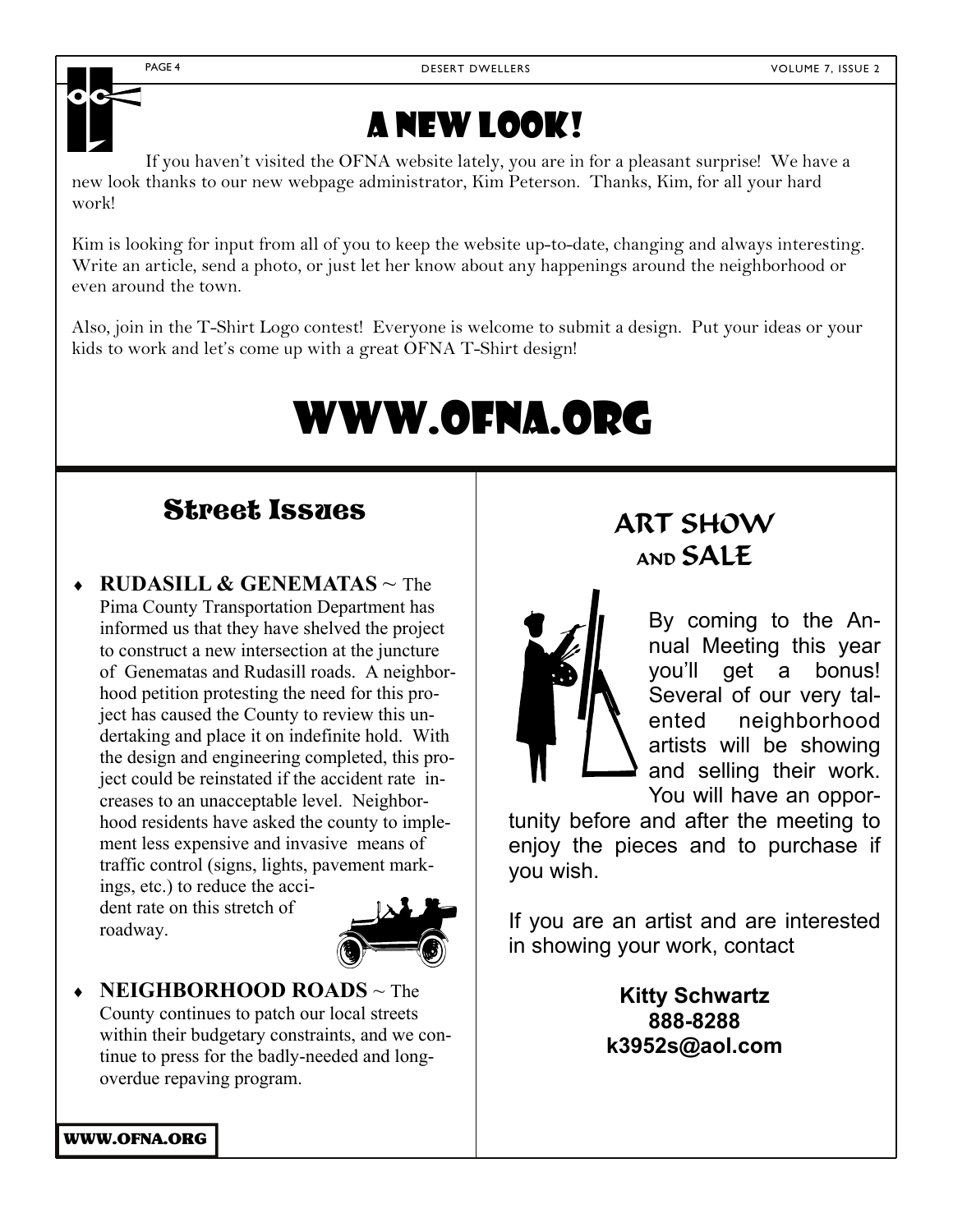### Candidates for 2004-2005 Board of Directors

**Bill Broyles:** (Incumbent Board Member) Having lived in the neighborhood since 1990, I love living here and have admired the work of the OFNA board. Every neighbor should take a turn serving on the board; with your approval, this will be my year. Neighborhood beautification, neighbor assistance, and neighborhood safety (Neighborhood Watch) are perennial ideas I'd like us to expand.

**Jay DeAngeli:** (Incumbent Board Member, current president) During my 33-year career with AT&T, I worked as project manager on numerous large telecommunications projects, both in the U.S. and overseas. Our travels and working assignments took us to Asia, Africa and Europe. After retiring, I was active in home building and remodeling in Reno.

My wife Carole and I moved to Oracle Foothills approximately 8 years ago, coming from the high desert foothills of Reno, Nevada (my birthplace). We have been very active in our neighborhood association and plan to continue our efforts. Some of the activities with which I have been involved include: publication of the quarterly newsletter; continuation of our annual picnic; the ongoing maintenance of a safe, clean and attractive neighborhood; promotion of open communication among the neighbors.

I would be honored to serve on the Board of Directors for another year.

**Sig Eisner**: (Incumbent Board Member) Sig has been a resident of the Oracle Foothills neighborhood since 1995. He was educated at the Universities of Arizona, California (Berkeley) and Columbia and spent over 30 years as a member of the English Department at the University of Arizona. For over 55 years he has been married to Nan Eisner. He and Nan are the parents of six and the grandparents of 12.

**Roger Felty:** (Incumbent Board Member, current treasurer) My wife, Suzanne Ellenbogen, and I have lived in the neighborhood since 1992. I feel fortunate to live in a neighborhood that feels "out of town" without actually having to "go to town for supplies" once a month. As a board member I would like to help the association deal with the inevitable growth issues we will continue to face in an expanding city. We will all be affected in some way by issues looming on the horizon, such as the nearby wash channelization and transportation projects. Previous board members have done an outstanding job of informing all neighbors about issues affecting us. I would like to help continue that tradition.

**Becky Huddleston:** (Incumbent Board Member) I have lived in this neighborhood since March of 2002 and have been involved in the neighborhood annual picnic and the Reaters book club. I chose this neighborhood to live in because of the abundant natural desert and wildlife, the winding, hilly, terrain, great views, and well built homes. Great neighbors with a sense of community and respect for the desert and wildlife is a wonderful bonus. I moved to Tucson in 1997 from Northern Virginia, where I had been for almost 30 years. I have worked in the real estate industry since 1976, currently as a residential sales agent for Long Realty. I have a degree in Psychology and also enjoy photography, stained glass work, and hiking with my dog.

#### **Gene Isaak**

**Joni Kalis**: I have lived in this wonderful neighborhood since 1993. I enjoy living here because of the natural desert beauty and the peaceful environment. I also love running and walking in the area, especially up and down our abundant hills! As a potential Board Member, I have an interest in maintaining our neighborhood's quiet desert beauty. I have a M.S. degree from the University of Arizona in physiology, and a Masters degree in physical therapy from Northern Arizona University. I am the current secretary of the Arizona State Board of Physical Therapy, and am also a member of the City of Tucson's Paratransit Board. I practiced physical therapy for 13 years, but am now a Realtor for Long Realty. I would be honored to serve on the Oracle Foothills Neighborhood Association's Board, and would willingly lend any expertise I may have in promoting the good of the neighborhood.

#### **Sharon Laird**

**Scott Odom:** I was born and raised in Phoenix, where I learned to tolerate and even enjoy the extremes of the desert. My fondness for Tucson grew during undergraduate studies at the University of Arizona. In addition to providing a fun academic environment, the University is the venue in which I first met my lovely wife, Ashley. In May of 2000, I received a bachelor's degree from the college of business with majors in Finance, Accounting, and Entrepreneurship. After graduation, I worked as an auditor in the Phoenix office of KPMG, a large public accounting firm. In August 2001, I was able to break away from work just long enough to marry sweet little Ashley. And after two years with KPMG and the attainment of my CPA certificate, I made the surprisingly easy decision to leave public accounting. With Ashley working as a technology consultant, our options were wide open in regard to geographic location. After mulling things over, we narrowed our choice down to either Denver or Tucson. Of course, you all know which town won out in the end. A large part of our decision was based on this wonderful neighborhood. The characteristics of (1) natural desert and (2) heterogeneity of homes were both present here, and we were supremely excited that a home fitting our needs and our budget was actually available in such a setting. The rest, as they say, is history. Since moving to Tucson, Ashley has continued her consulting work and I have taken a position in the finance department of DM Federal

*(Continued on page 6)* 

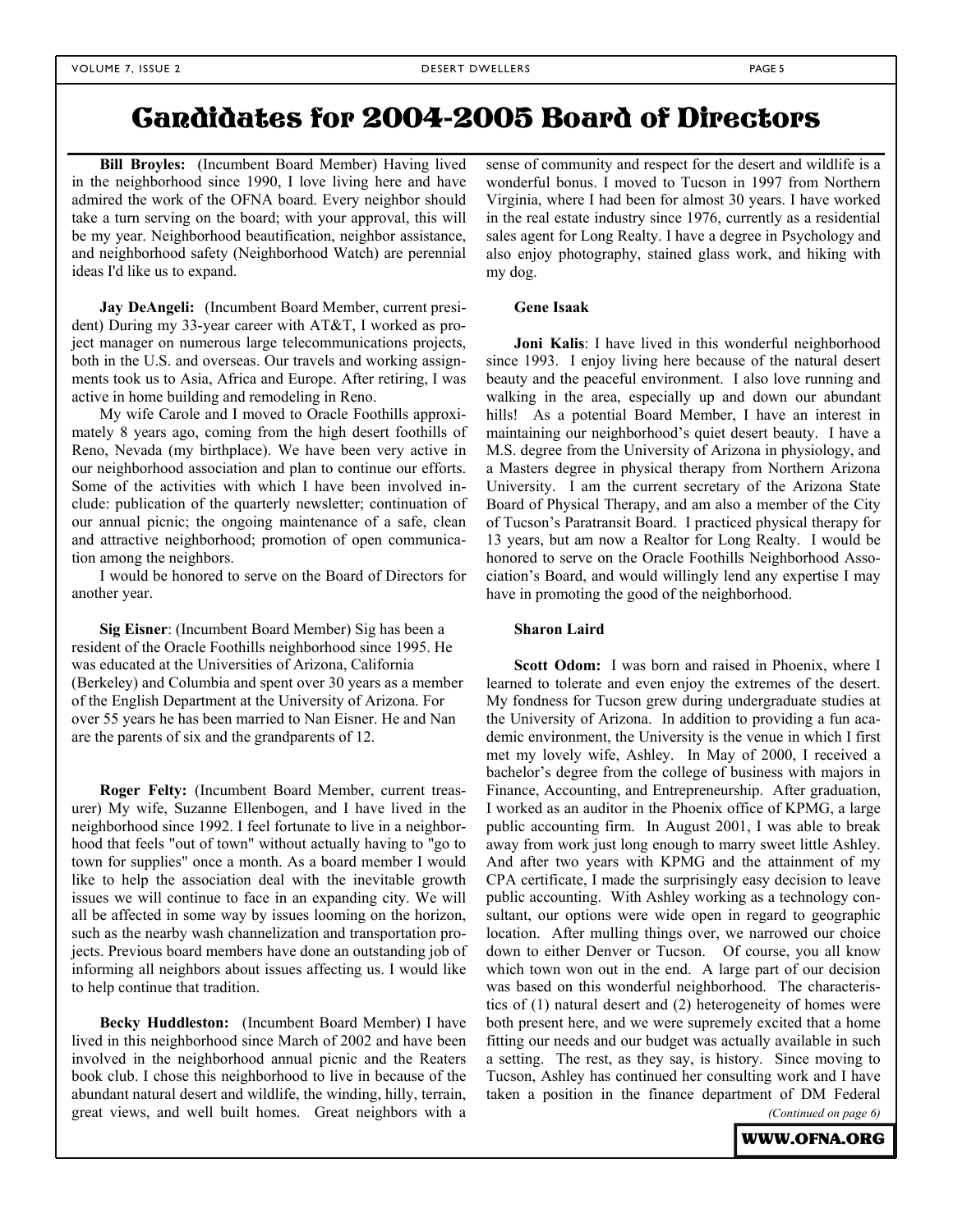#### *(Continued from page 5)*

Credit Union in addition to working part time as a teacher for Kaplan on the campus of the University. Ashley and I have sincerely enjoyed our first few months in the 'hood. Most of all, we love the wildlife sightings and the peaceful surroundings. As a board member, conserving and protecting the special habitat within our neighborhood would be at the top of my agenda.

**Kim Peterson:** (Incumbent Board Member) Kim first moved to Tucson in 1968 and graduated from Palo Verde High School in 1969. She then went on the University of Arizona where she earned multiple degrees in Psychology, Religious Studies, and Fine Art. After graduation in 1974 Kim moved to the California Bay Area where she lived until 1993, when she and her husband Merrill moved back to Tucson to live in the Richland Heights area.

Kim and Merrill founded their college textbook production business in 1982 and in the past 20 years have turned the company from a mom-and-pop editing service into one of the top 5 production services in the country for the college market. Kim's experience in growing Matrix will serve her well as a board member. She also served for nearly 7 years as both officer and director of a multi-million dollar non-profit organization during her time in Berkeley, California. Among her duties in this position, Kim managed the organization's million-plusname mailing list, served as legal liaison between the organization and the community, oversaw the financial management of several non-profit corporations, which were affiliated with the organization, and wrote or co-wrote a number of articles and books.

Moving to the Oracle Foothills neighborhood in 1999 was the best move Kim and Merrill ever made. They both love the neighborhood's dedication to preserving the natural desert flora and fauna. Even more delightful to them are the residents of this area who are consistently bright, highly educated, extremely interesting, open-minded, and just plain fun to be with. There is in the Oracle Foothills a wonderful old-fashioned neighborly feeling which Kim loves and hopes to help develop even more.

In the past year, Kim has very much enjoyed participating in the neighborhood book club, The Reaters. Getting to know other members of the club and sharing lively discussions and great meals at the Reaters meetings has inspired Kim to develop other ways to draw the neighborhood members closer together. Her ideas include establishing a Game Night where neighborhood families can gather to play games and enjoy one another's company, a Music Night were all who want to can meet and make music for the fun of it, and utilizing the neighborhood email list for various purposes such as sharing good service people, good stores and restaurants, and helping one another out in other ways. She also hopes to see the roads repaved and would love to have input on many other plans to beautify and enhance the area.

**Carolyn Denison Redmore:** After making the decision to locate full time to Tucson from St. Louis, Mo., my husband, Derek, and I were pleased to find this

neighborhood with its low key eclectic ambiance, amazing desert habitat, and awesome views. As a newcomer, I especially would enjoy serving on the OFNA board for the opportunity it would give me to become acquainted with our neighbors. But, also, it would be satisfying to work with others in identifying and serving the needs of the neighborhood. If elected to the board I would draw on my experience as a psychologist in assessing issues and developing/implementing/ evaluating action plans. More specifically, I am interested in outreach to newcomers and ongoing neighborhood assistance. I hail originally from the Cajun and rice lands of south Louisiana; Derek, a chemist, from the Wolds of Lincolnshire, England. We have two treasured grown children, a son in St. Louis and daughter in Arlington, Va. Thank you for considering me for the OFNA board.

**Tom Scarborough:** (Incumbent Board Member) My wife Harriet and I moved into the Oracle Foothills neighborhood in November of 1988. I was teaching high school biology and physical science at the time. Since then, I have completed a thirty year career in public education, including seventeen years as a classroom teacher and thirteen as a building administrator, the last ten of which were spent as principal of Cholla High School.

I completed my B.S. in Wildlife Biology in 1969, and after a couple of years of military service I returned to Tucson and the University of Arizona to obtain my teaching certificate. I completed my M.Ed. in 1979 and my Ph.D. in 1986. I retired from TUSD in 2002. I continue to work part-time for TUSD in administrator training, and I teach in the teacher certification and masters degree program at the University of Phoenix. I have served as a volunteer facilitator in the YWCA's "Time to Talk" anti-racism program for the past three years.

I have very much enjoyed living in our neighborhood, and I appreciate the work that former and current board members have done to make this such a nice place to live. One of my goals upon retirement was to become more involved in community service, and what better place to begin than in our own neighborhood? If elected, I will be proud to serve on the board, and will work hard to contribute to the good of our neighborhood.

**Barbara Schuessler:** (Incumbent Board Member) I moved to this wonderful neighborhood four years ago and have a strong interest in the preservation of the natural desert landscape and its wildlife. The beauty of our desert and the integrity that has been maintained in our neighborhood is something I would like to continue to focus on and would love to contribute to our sense of community by serving on the OFNA board of directors. Being involved with Reaters has allowed me to meet many wonderful neighbors and to participate in great discussions and to get to know my neighborhood better. I teach flamenco dance at Creative Dance Arts and have my own video business. Growing up in El Paso, I first came to Tucson in 1968 to go to school at the U. of A. Leaving in 1974, but returning to the magnificent Catalina mountains in *(Continued on page 7)*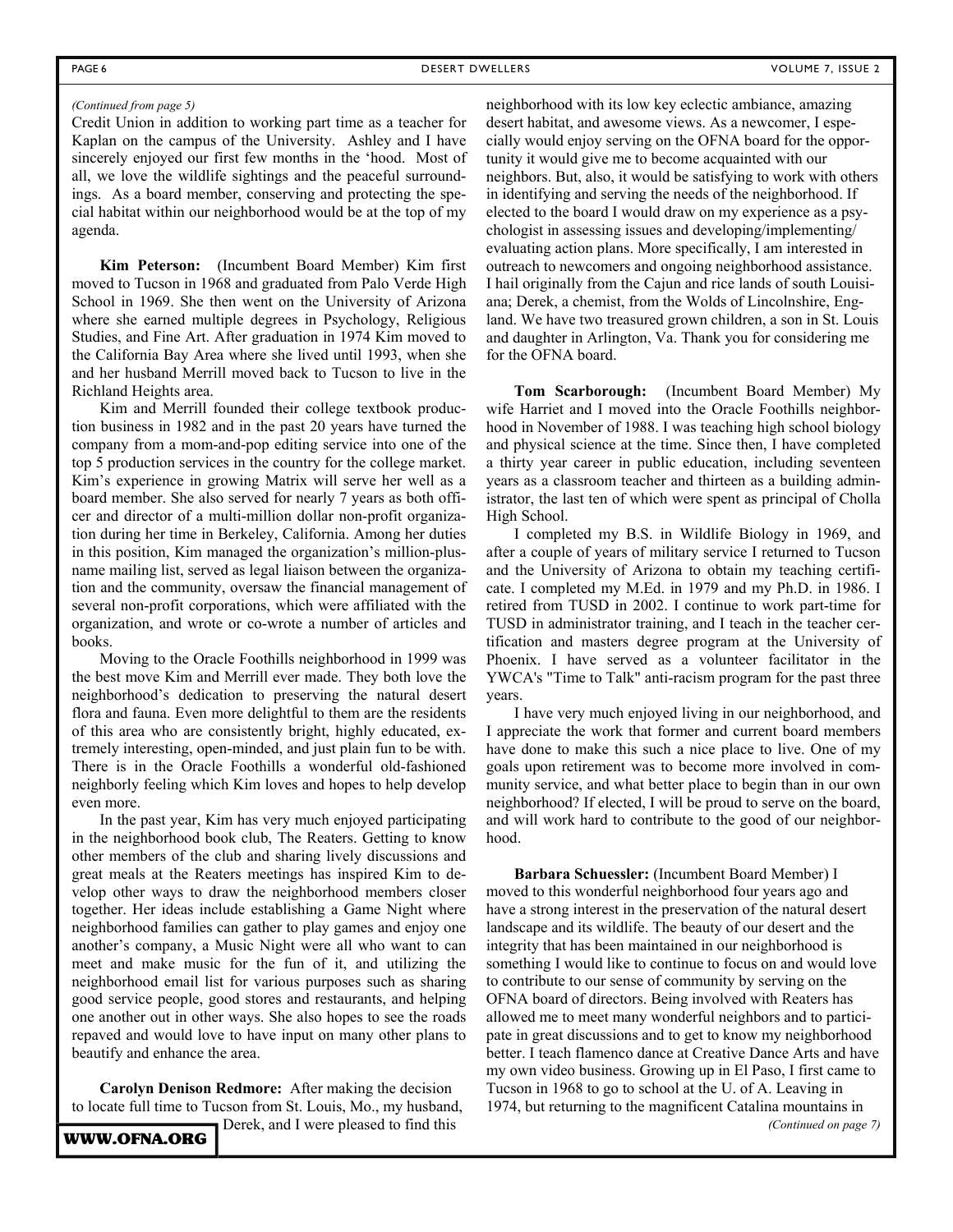*(Continued from page 6)* 

1980, Tucson has been my home ever since. I have a B. A. from the U. of A.

**Liz Sherwood** - For 25 years I worked as a librarian, with my last position being as a cataloger at the University of Arizona Library. I have also worked at other university libraries, at a public library, and at several government and research institute technical libraries. Glenn and I moved into this neighborhood in 1996, and love its combination of closeness to urban activities and daily encounters with desert wildlife. I also design, make, and sell jewelry, and do numerous fabricrelated crafts. Glenn is retiring October 1st and we have plans to expand our jewelry/sculpture/garden art business (Sherwood Arts) because we love working in those areas and think we've paid our dues in the world of working for others! I was Secretary and newsletter editor for the homeowner's association for our last residence (south of the Tucson mountains). We both regret the fact that in the 8 years (gosh!) that we have lived here, we have barely scratched the surface in getting to know more of our neighbors. We have firm plans to change that in this next year!

**Vera Uyehara:** (Incumbent Board Member) Originally a native of Washington, DC, Vera moved to Tucson in 2001 from Grand Forks, North Dakota, with her husband, Chuck Wood and son, Morgan Wood (16 years old, 11th grader at Canyon del Oro High School). Lilia Wood, their daughter recently graduated from college in Boston. The Uyehara-Wood family lives at 5557 North Maria Drive, and chose this neighborhood because of its natural look, native vegetation and beautiful views.

Over the past 10 years, Vera has served on many community and non-profit boards, including the school board in Grand Forks. She currently freelances as a science educator and exhibit design consultant, working with schools and museums. She is also involved in arts advocacy in Tucson.

Vera's husband, Chuck Wood, is the author of books on several interesting subjects, including volcanoes and the moon. He also is the editor of the sites www.observingthesky.org, www.lpod.org, and www.volcanoworld.org.

Vera is interested in serving on the Oracle Foothills Neighborhood Association Board to understand the local community and the interests of the residents better. She is particularly concerned with the burial of electrical and telephone lines in the Oracle Foothills area, compiling a neighborhood directory, ways to make walking in the neighborhood safer, and providing a park/dog walk area for local resident and their dogs. In addition, Vera is interested in finding solutions to neighborhood problems that compromise the quality and beauty of our area.

#### Dumping in the Washes

Have you seen piles of tree trimmings or construction debris in a wash near you? Dumping in our washes is a continuing problem. This activity is not only illegal, but thoughtless, insensitive and destructive. If you hire someone to do yard work and trimming, make certain that they are disposing of the debris in the proper manner, not just driving down the street and dumping it in the wash. If you hire someone to do construction work, make it clear that they are not allowed to dump excess concrete, block, wood or other material in the washes. If you see someone unloading material of any sort in the wash, take down the license number and vehicle description and report the incident to:

#### **Pima County Department of Environmental Control Wildcat Dump Hotline ~ 622-5800**

Illegal Dumps are eyesores, are serious health and safety threats, and are costly!

#### **Don't Be a** *Secondhand Dumper*

If you hire someone to clean up your yard or haul your trash...

- hire a reputable contractor or a hauler with a permit;
- know your hauler's name, address, and phone number;
- pay by check and get a receipt;
- ask for a landfill or dump receipt.

**Do You Know...**

- Free disposal is available for many items, including household hazardous waste.
- The RETHINKIT information line (791-5000) will send you a copy of the Recycling Directory.
- Appliances and furniture can be donated to charities and neighbors for reuse.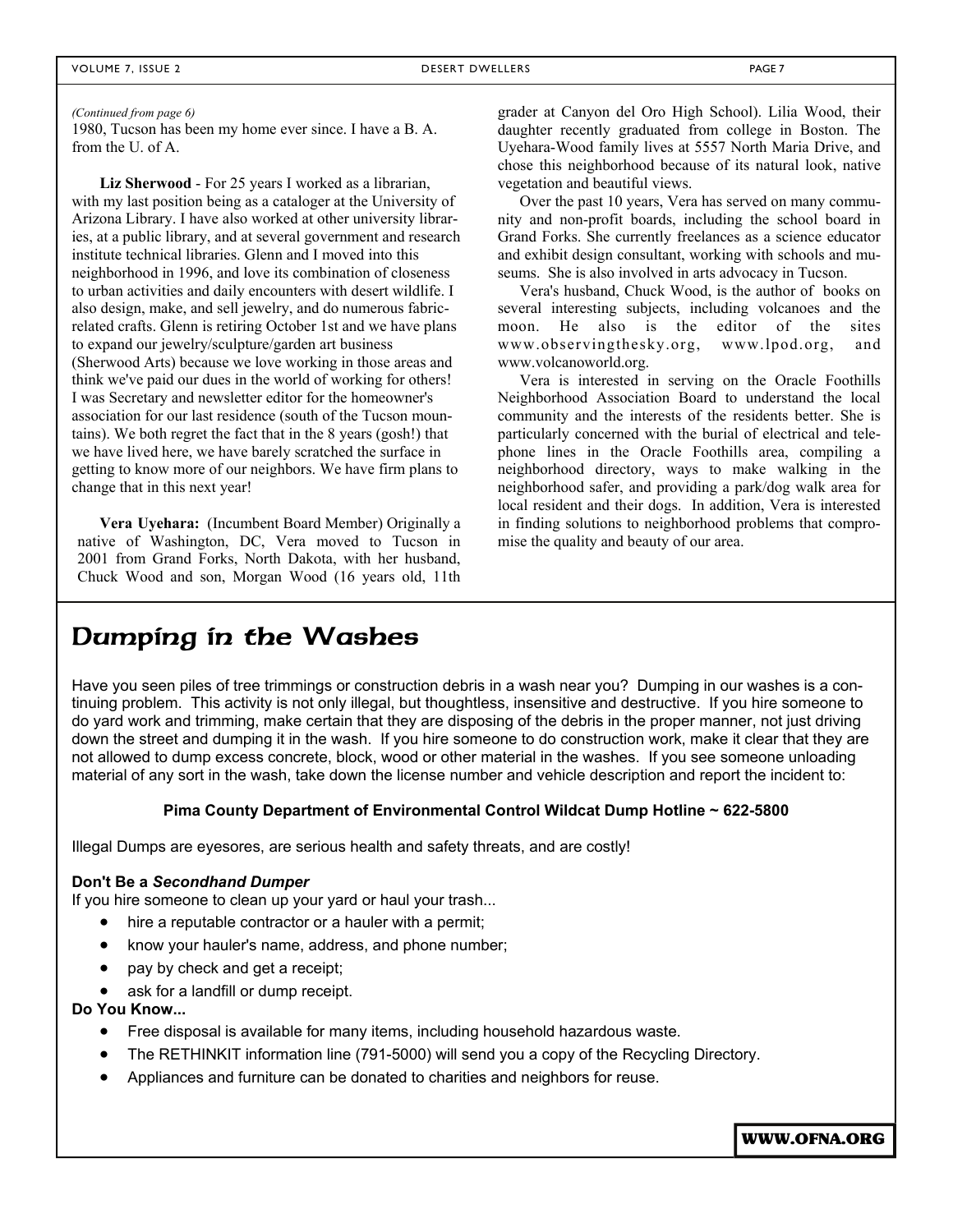**DUES . . .** The OFNA Fiscal Year now ends on August 31st. Dues paid now will make your membership valid through 8/31/2005. Dues are \$50 per year per household. Dues are payable to:

#### **OFNA P.O. Box 35783 Tucson, AZ 85740**

Support for your neighborhood association is greatly appreciated!

## Thanks to . . . VIVACE

Our deepest THANKS to VIVACE RESTAURANT and owner **Daniel Scordato** for their generosity in donating \$100 gift certificate to be given away at our Annual Meeting. We encourage you to patronize this friend of our

neighborhood. Vivace is located in the St. Philips Plaza at the southeast corner of Campbell and River Roads, and is the editor's personal favorite in Tucson.



## **CR-1 ZONING**

Most of the property here in Oracle Foothills Estates numbers 2, 7, and 8 as well as the un-subdivided property is zoned CR1. What is CR1 zoning? CR1 is a multiple-use zone used primarily for single family residences with a minimum lot area of 36,000 square feet and a minimum lot width of 100 feet. Additional yard dimensional requirements (setbacks) include 30 feet on the front, 40 feet in the rear, and 10 feet on each side. An acre is 43,560 square feet, so note that a CR1 lot may be less than an acre in size.

The main building (home) is limited to two stories and cannot exceed 34 feet in height. Detached accessory buildings are limited to one-third of the total area of the rear and side yards, with a maximum allowable height of 24 feet. Additionally, the detached building must be at least 7 feet from the main building and 60 feet from the front lot line. Minimum set backs from the side and rear lot lines vary depending on the use of the detached building.

Animals such as horses are allowed (the number allowed is based on lot size), but must be confined within a sixfoot-high stock tight corral. Minimum setbacks for the corral are 30 feet from the front property line and 10 feet from the side and rear lot lines. The corral must be at least 30 feet from any living quarters on the adjacent parcel.

The issue of subdivision is a more complicated question. As residents of Oracle Foothills Estates, we are concerned about a potential increase in the density of homes, as some properties have more than an acre of land. With CR1 zoning, subdivision is possible. The minimum subdividable lot size, however, is 1.65 acres and parcels would need to meet all county zoning restrictions, including additional restrictions not addressed here such as hillside building regulations. In subdivisions with conditions, covenants, and restrictions (CC  $\&$  Rs), the subdivided lots would have to meet CC&R requirements as well.

The zoning information contained above is from the Pima County Code Chapter 18.21. For more detailed information on CR1 zoning and other zoning classifications, please contact the Pima County Department of Zoning and Planning, or log onto www.pimaxpress.com. This well constructed web site provides information on zoning, permits, plat maps, meeting agendas, building codes, and a wealth of other useful information.

*Joni Kalis, Realtor* 

Newsletter Notes  $\sim$  This newsletter is published 4 times annually. If you have comments, suggestions, criticisms, or would like to contribute an article, please contact: **Carole DeAngeli, 690-1107, ejdeangeli@earthlink.net**

WWW.OFNA.ORG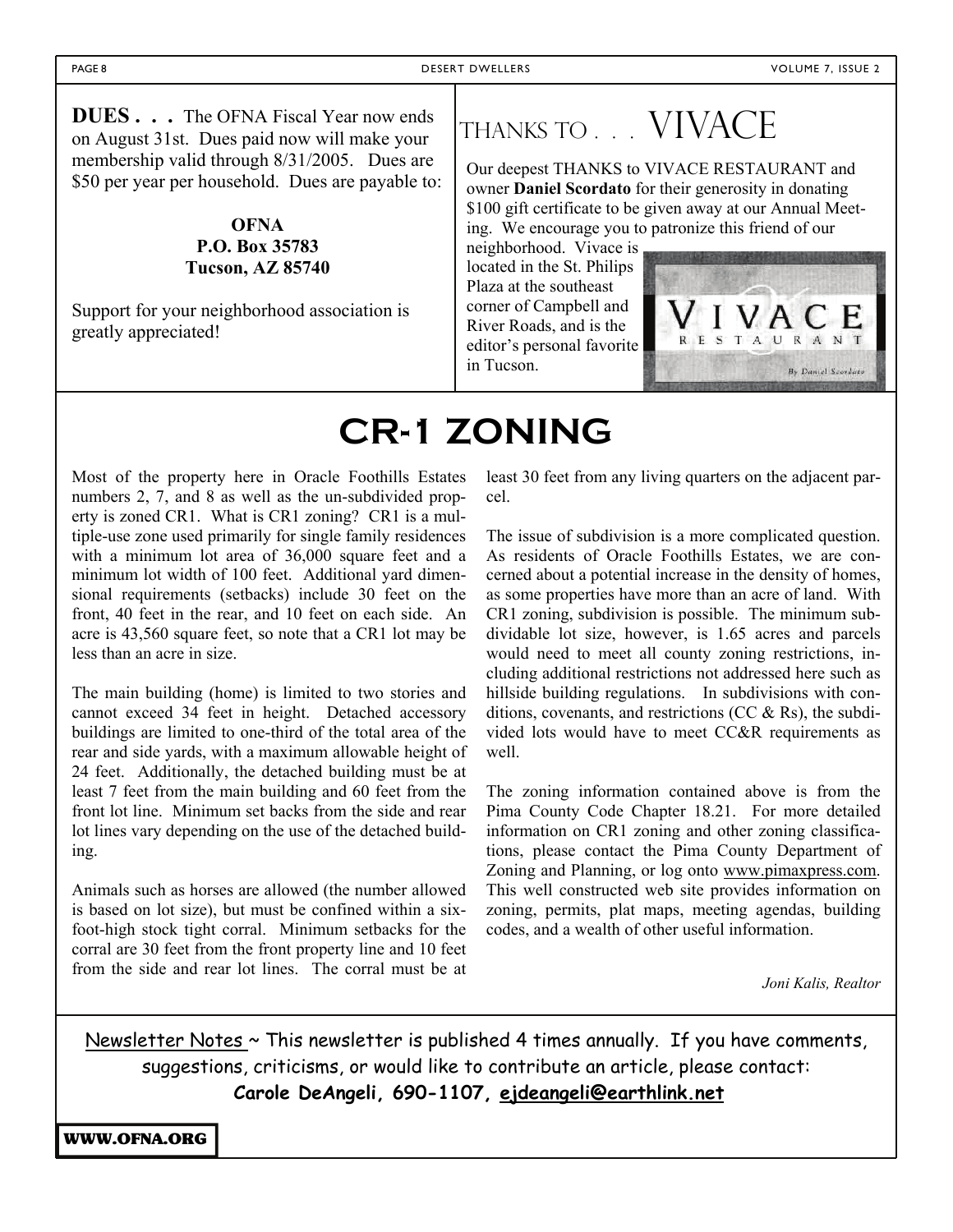## **Register to Vote**

In a democracy, the most important right and obligation we have as citizens is the VOTE. In order to vote, you must be registered. The deadline for registering for the General Election is October 7th.

**We can make it easy for you to register. Call us and we will come to your home with forms:** 

**Marge Pellegrino 887-2567 margepell@earthlink.net** 

**Carole DeAngeli 690-1107 ejdeangeli@earthlink.net** 

For more information on elections, call the Pima County Recorder, **740-4260,** or visit their website:

**www.co.pima.az.us/elections** 

| <b>Oracle Foothills Neighborhood Association</b><br><b>Financial Statement*</b><br><b>August 30, 2004</b> |        |  |  |  |
|-----------------------------------------------------------------------------------------------------------|--------|--|--|--|
| <b>Balance Forward</b><br>6/28/04                                                                         | \$5588 |  |  |  |
|                                                                                                           |        |  |  |  |

| Income                | 250    |
|-----------------------|--------|
| Expense               | 475    |
| <b>Ending Balance</b> |        |
| 8/30/04               | \$5363 |

\*A Complete Financial Statement is available upon request to anyone in the neighborhood

#### E-MAIL LIST

OFNA maintains a neighborhood e-mail list to keep neighbors informed of events in a timely manner. If you are on the list and wish to use it to notify your neighbors of an event of general interest, you are welcome to do so. Send your notice, or any change to your e-mail to **the list administrators:** 

> **Kitty Schwartz k3952S@aol.com 888-8288**

 **Carole DeAngeli ejdeangeli@earthlink.net 690-1107** 

Reaters



If you love to read and you love to eat, you really should be joining the **neighborhood book club**! We meet on the last Wednesday of the month

at various homes in the neighborhood to discuss the book selection and share a wonderful potluck dinner.

> **For more information, or to join, please contact Kim Peterson at 888-5199.**

> > Welcome

A Warm Welcome to all new residents of Oracle Foothills Estates!

 Membership in **Oracle Foothills Neighborhood Association** is open to all and your support and participation are greatly encouraged.

We look forward to seeing you at the **Annual Meeting** and the **Neighborhood Picnic!**

Please contact any of the Board Members listed on the back page for more information.